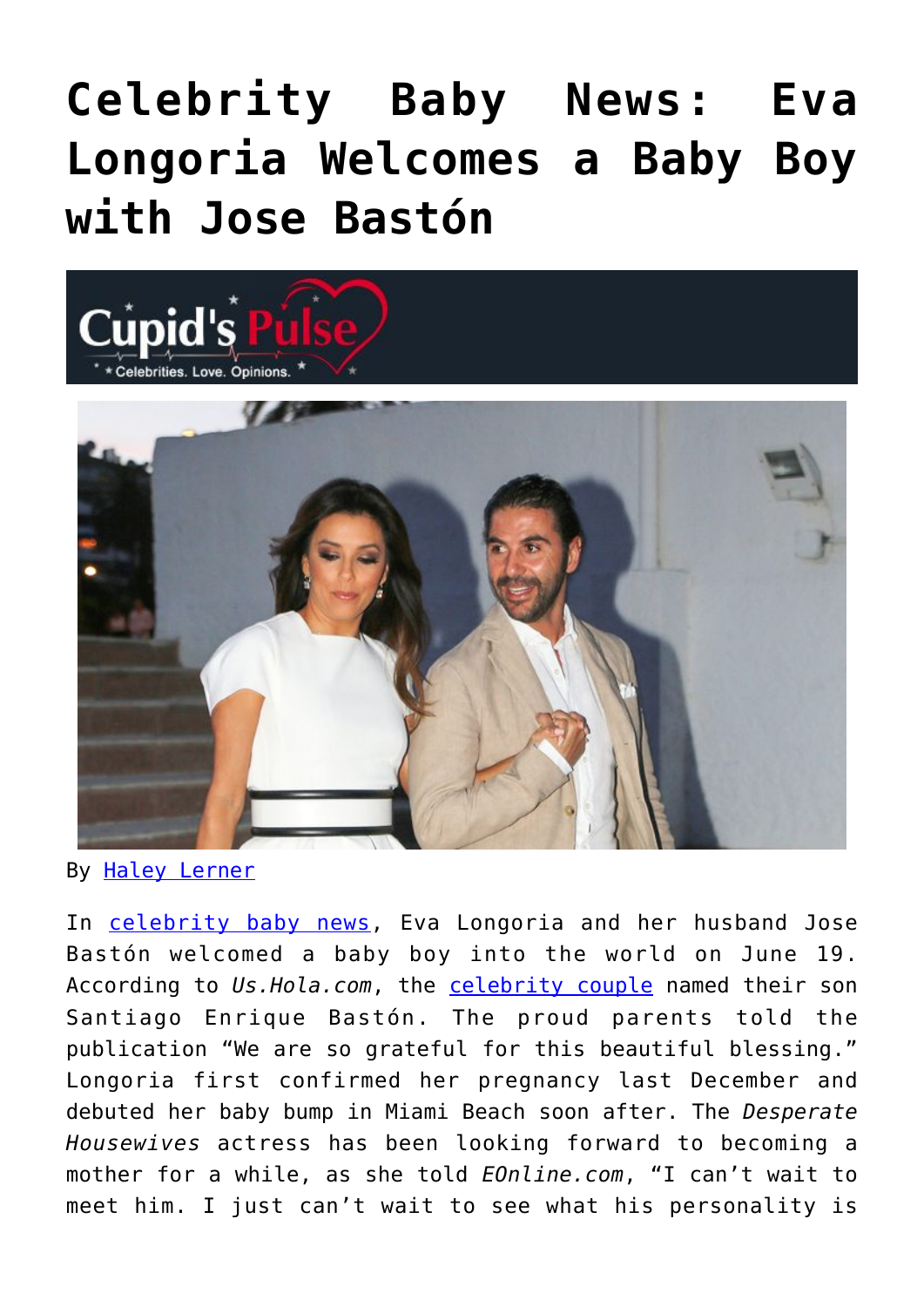like, what he looks like, how much hair he's going to have. There's so much to look forward to, and it's becoming more real every day."

## **In this celebrity baby news, Eva Longoria is now a mother! What are some ways to prepare yourself for motherhood?**

## **Cupid's Advice:**

Having a baby is exciting, but also nerve-wracking! Cupid has some tips to prepare yourself for motherhood:

**1. Ask for help:** Before having your child, don't be afraid to reach out to family and friends for help. Ask those who already have children what their experience was like and have them give you any advice you may need. Also, the people closest to you can help you with shopping, doctors' visits and more leading up to your due date to help make the whole process easier for you.

**Related Link:** [Celebrity Baby News: Eva Longoria is Pregnant](http://cupidspulse.com/122228/celebrity-baby-news-eva-longoria-pregnant-first-child/) [with Her First Child!](http://cupidspulse.com/122228/celebrity-baby-news-eva-longoria-pregnant-first-child/)

**2. Have "me" time:** It's important that before becoming a mom, you take advantage of your child-free life. Spend some quality time with yourself and go shopping, have a spa day and enjoy your favorite television shows. You need to practice some self-care before bringing a new life into the world.

**Related Link:** [Eva Longoria Talks Celebrity Wedding and Future](http://cupidspulse.com/109643/eva-longoria-celebrity-wedding-baby-plans/) [Baby Plans](http://cupidspulse.com/109643/eva-longoria-celebrity-wedding-baby-plans/)

**3. Connect with your partner:** While you and your partner will soon be parents, it's important you two connect with each